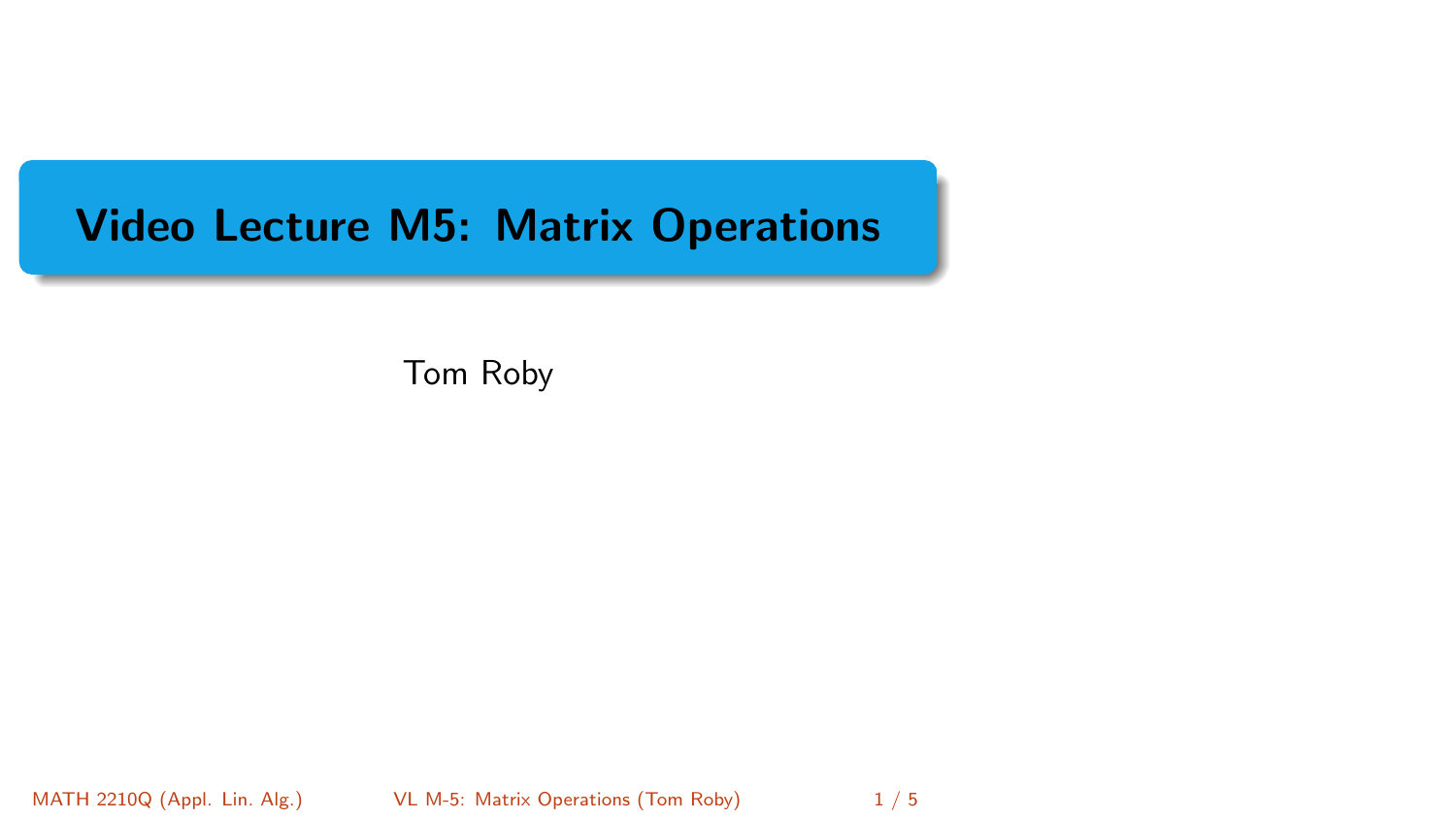# Outline & Objectives

- Understand matrix addition and scalar multiplication conceptually and be able to compute examples.
- Know at least two different ways to multiply matrices and demonstrate why they are equivalent.
- Conceptualize matrix multiplication as composition of the corresponding transformations.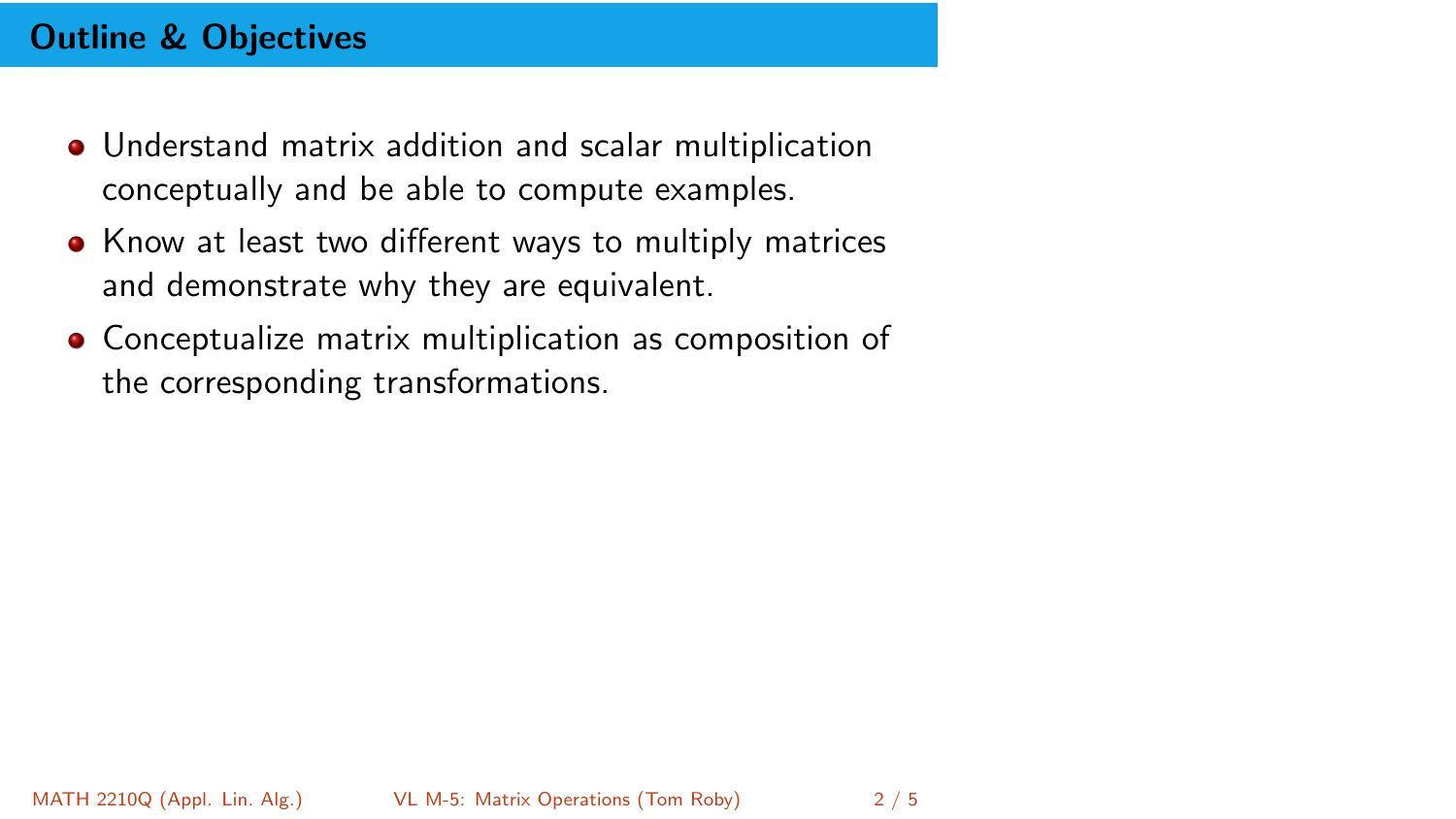### Matrix addition and scalar multiplication

Just think of them as "rectangular vectors": add corresponding terms or scale each term.

$$
A = \begin{bmatrix} 1 & 2 & 3 \\ 4 & 5 & 6 \end{bmatrix}, B = \begin{bmatrix} 0 & -1 & 3 \\ 0 & -2 & 0 \end{bmatrix}, \text{ and } C = \begin{bmatrix} 2 & 0 \\ 0 & 3 \end{bmatrix}.
$$

When can we add two matrices?

When can we multiply a matrix by a scalar?

What matrix M satisfies  $A + M = A$  for every  $m \times n$  matrix A?

#### Proposition

For any same size matrices A, B, C and scalars  $r, s \in \mathbb{R}$ :

- $A + B = B + A$  $f(A + B) = rA + rB$
- **2**  $(A + B) + C = A + (B + C)$  **3**  $(r + s)A = rA + sA$
- $A + 0 = A$  $\bullet$   $r(sA) = (rs)A$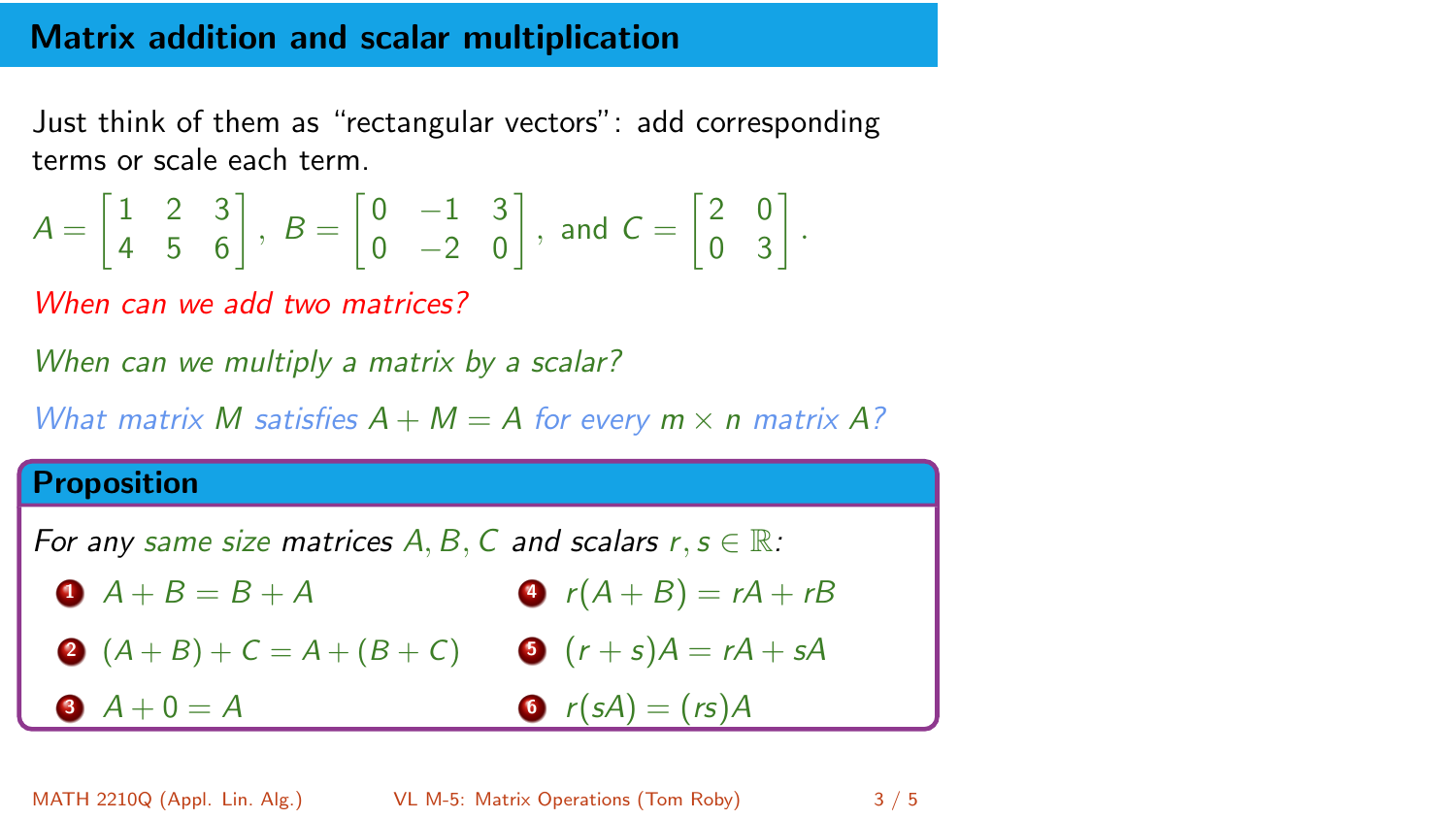## Matrix Multiplication

We want matrix multiplication to reflect composition of linear maps:  $\mathbb{R}^p \stackrel{B}{\to} \mathbb{R}^n \stackrel{A}{\to} \mathbb{R}^m$  by  $\vec{x} \mapsto B\vec{x} \mapsto A(B\vec{x}) = (AB)\vec{x}$ .



Each column of *AB* is lin. comb. of *cols* of *A* w/*w*eights from corresponding column of *B*. 
$$
A = \begin{bmatrix} 1 & 2 \\ 3 & 4 \\ 5 & 6 \end{bmatrix}
$$
,  $B = \begin{bmatrix} -2 & 1 \\ 3 & 2 \end{bmatrix}$ .

When can we multiply two matrices?

Proposition (Row-Column Rule for matrix multiplication)  $(AB)_{ii} = (i\text{th row of } A) \cdot (j\text{th column of } B) = a_{i1}b_{1i} + \cdots + a_{in}b_{ni}.$